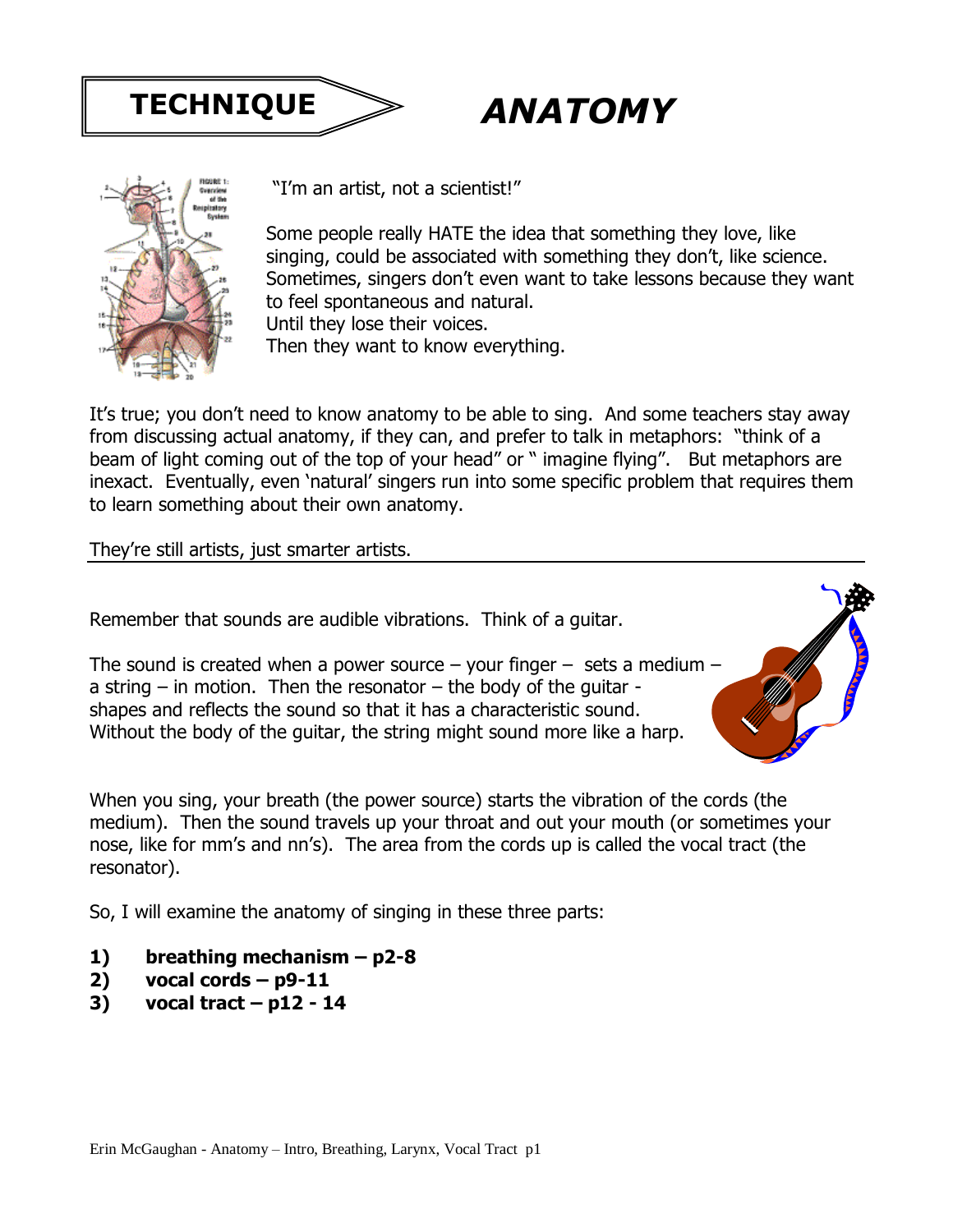

Here's a look at the rough anatomy. Notice how high up the lungs sit, how they are completely enclosed within the rib cage.

So why do voice teachers talk so much about 'breathing low', when there's no lung down low?



Because of the **DIAPHRAGM**. Take a look.



The difference in position between max inhale and max exhale can be up to 10 centimeters, depending on the vigorousness of the breath.

The diaphragm is a thin, dome-shaped flap of muscles that lies under your lungs and on top of your abdominal contents - stomach, liver, spleen, kidneys, intestines, etc. It is attached to your lungs. On the inhale, it pushes downward, stretching the lungs down and sucking air into them. On the exhale, it rises up again, and pushes the air out of the lungs. Take a look.

When the diaphragm is lowered, during inhale, it pushes the abdominal contents (tummy, guts, etc.) downward, out of the way. Teachers see many singers who hold their lower abdominal muscles stiff, and so the tummy and guts can't be lowered or expanded properly.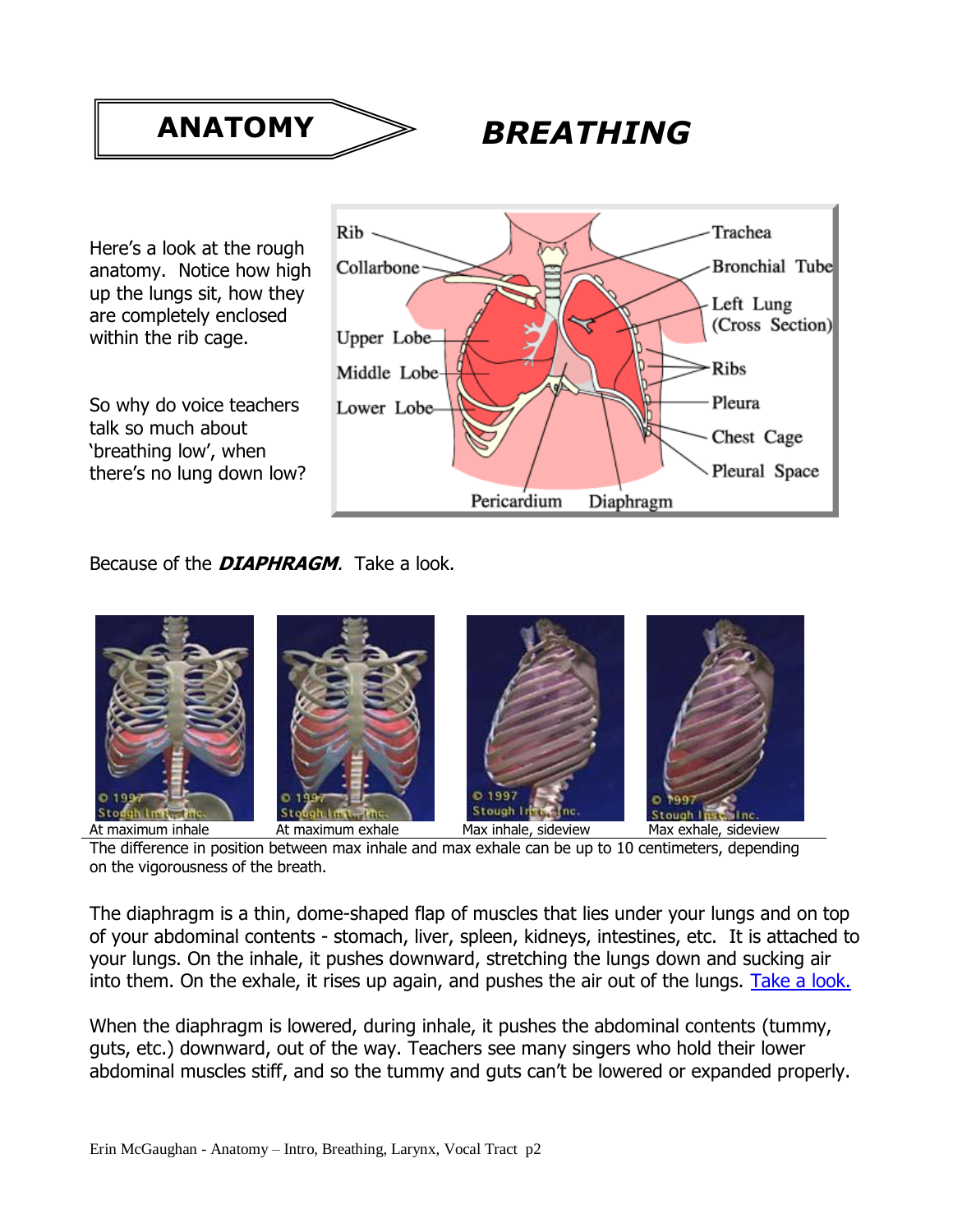The **abdominal muscles** are important muscles for breathing, too. They need to be able to relax quickly, to make room, but also contract quickly smoothly, with strength and control in order to assist in the energized exhales that are so crucial in singing.

Singing teachers who concentrate their advice on 'low breathing' or *diaphragmatic breathing* may be addressing a problem with low-toned abs, or stiff abs. Low-toned or lazy abdominals can reduce energy in the entire body, making the singer seem unenthused. Stiff abs can reduce the breath size and force motion upwards into the shoulders. As a result, the singer may seem nervous and ungrounded.

#### **Exercises:**

- **1) To feel the abdominal muscles' role in the exhale**, hold one hand on your abs while you blow up a balloon. Feel how they move.
- **2) To visualize the downward movement of the abdominal contents,** measure your waist, twice, once after a complete inhale, once after a complete exhale. Be sure to keep good posture.
- 3) **To isolate the feeling of diaphragmatic breathing,** lie on the floor on your back. Relax and try to breath regularly; then begin to concentrate your breathing motion to just those lower areas, the diaphragm and abdomen. You may need to consciously restrict your rib movement for the exercise.

# **THE BIG THREE**

Of course, a singer's breathing involves more than just low breathing. For study, it's helpful to divide the breathing areas into three theoretical areas:

- 1) Diaphragmatic (low, including abdominal motion)
- 2) Intercostal (middle, rib motion)
- 3) Clavicular (high, collar bone and shoulder lifting)

#### **Exercises:**

- 1) **To feel the full torso muscles**, just cough. (Coughing isn't good for the cords, so only do it once or twice.) Feel how the cough muscle attaches at the base to your pubic bone and curves around your torso all the way up to your collar bones.
- 2) **To feel the full range of your breathing musculature**, run up and down some stairs until you're quite winded, then stop, and feel which muscles are now automatically working hard. This is an excellent piece to use in every warm-up, as it activates your autonomic responses – "your breath breathes you". Your singing becomes more real and present moment, because your body systems are awake and coordinating with each other.

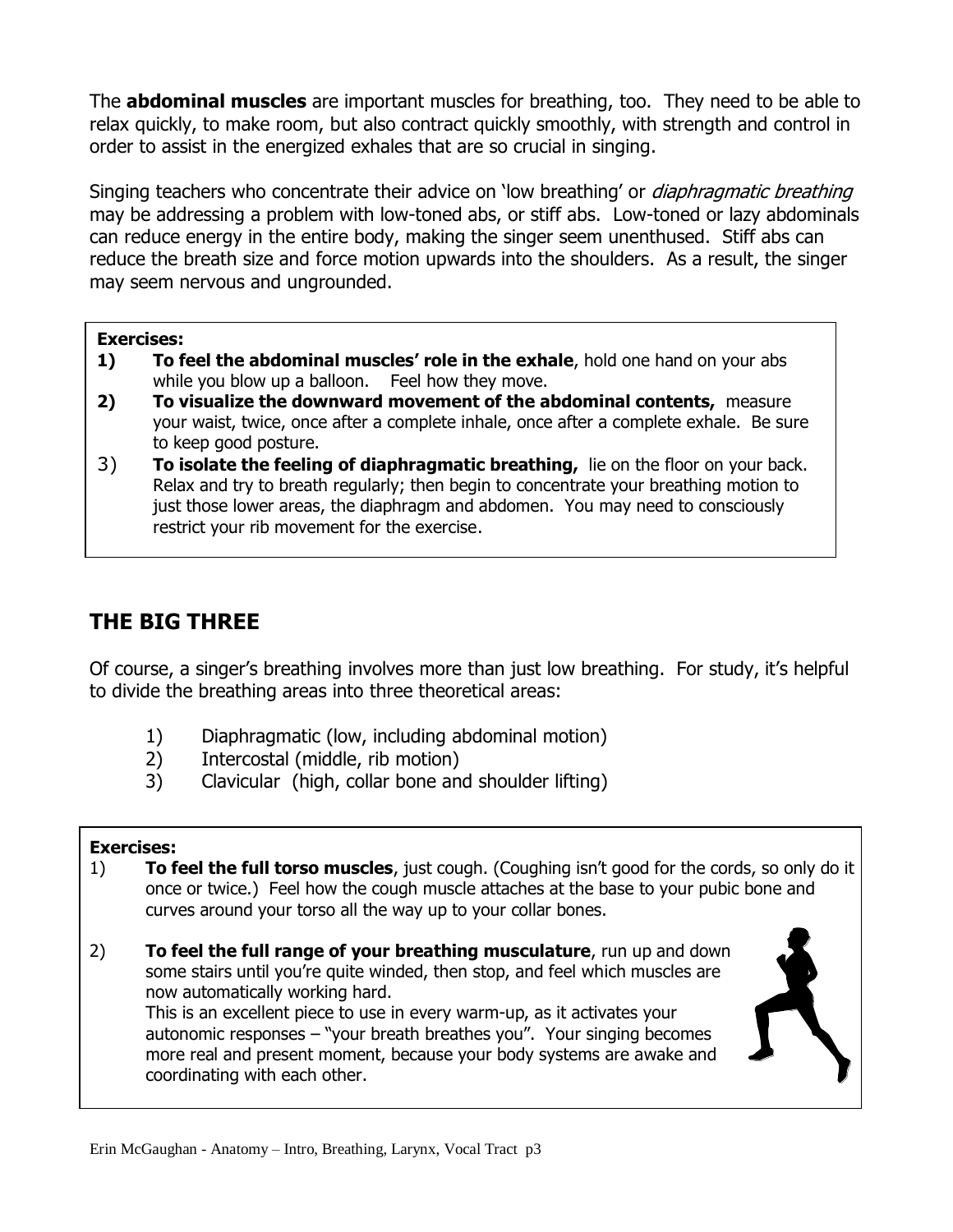## **INTERCOSTAL, or MIDDLE BREATHING**

During a normal breath, the ribs expand to give the lungs room to fill outward, just as the abdominal contents moved to allow the lungs to expand downward.



The rib muscles, or intercostals, are layered - internal and external layers wrapping around the torso. With focused exercise these layers can become can become very strong, flexible and well coordinated. Inexperienced singers, however, usually start out with intercostals that are relatively weak and less flexible. They don't expand very far, so these singers never get a really good-sized breath, and the layers don't balance together well, so the singers have trouble controlling breath pressure over long phrases. They may collapse very quickly, so their tone and volume are uneven. Imagine a bagpipe, after the player stops pushing the air through. The sound just sort of dies away.

### **Exercises:**

- **1) To exercise the rib muscles,** hold your hands about an inch out from the sides of your ribs at rest position. As you inhale, consciously expand your ribs outward until you touch your hands. Hum a mid-range note for as long as you can without collapsing your ribs. Be sure to keep your shoulders relaxed and low. Shake out any excess tension after the exercise.
- **2) To measure the movement of your ribs,** use a measuring tape and measure the area around your torso just below your breasts. Compare the measurement when you are fully inhaled with the measurement when you are fully exhaled.

More breathing exercises are here.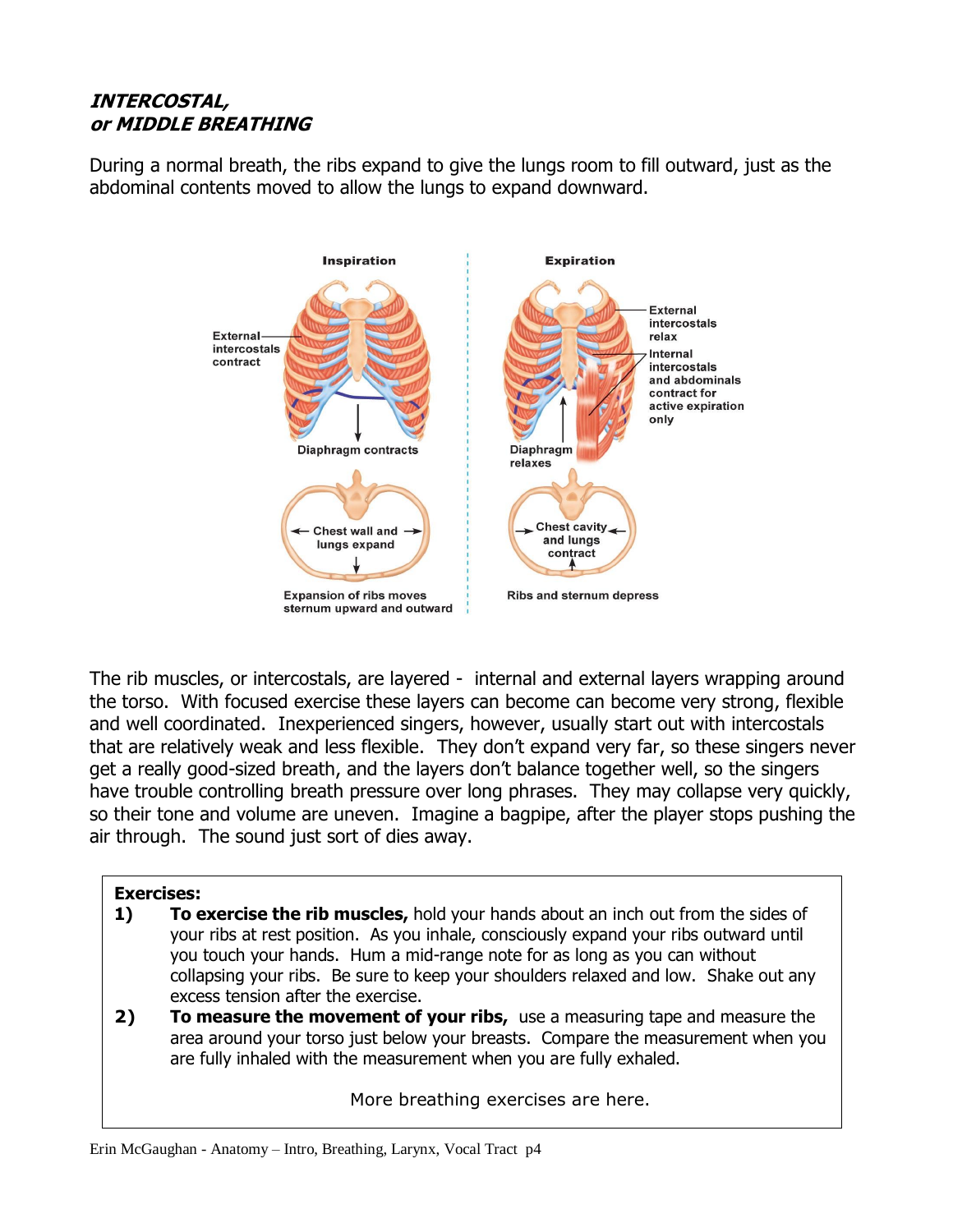# **CLAVICULAR, or HIGH BREATHING**

Singers who aren't tap dancing shouldn't need to use clavicular breathing at all. The lifting of the collar bones only adds a tiny bit of space, only necessary during heavily aerobic activities. However, performance nerves can cause stiff abs and high, shallow breathing. So voice teachers ask singers to "breathe low - and keep those shoulders down!" Like any advice, it's easy to skew it: if one ONLY breathes low, or holds shoulders down stiffly, that compounds the problem.

## **Does Breath Really Matter That Much?**

In many of the mellower pop styles, it isn't necessary to get a very *big* breath, is it? The musical phrases are shorter, the style is somewhat lazy sounding relative to classical singing, and since there's a microphone, a singer doesn't have to project very far. But even these folks need the muscular tone of good middle breathing. Without it, their voices would sound tinny, weak, and unfocused, and/or they'd have difficulty negotiating the pitch variation of a normal melody.

More importantly, though, breath is a major factor in a singer's emotional content and communicative power. Even the most unnatural styles of singing rely to a large degree on empathic connection, that is, how much our sound resembles the sound of a human in a real situation. A wailing cry, an urgent whisper, a long call, an angry bark, a sexy crooning – these sounds communicate immediately, before and beyond actual lyrics.

When we hear someone out of breath, as humans we want to know why  $-$  is it danger, or opportunity? When we hear an unsteady or randomly shaking tone, we want to know if it's fear, injury or weakness.

## **Tips on the Inhale**

- Inhales are best practiced from the bottom up: first release the abs outward, then expand the ribs around, then gently open the throat.
- Inhales are good moments to lift the soft palette and relax the jaw, often accomplished by imagining smelling a rose or warm bread.
- For more precise onsets, use slower inhales, mouth in the shape of the onset vowel.
- The inhale is the thought, identifying a target; the size of the inhale depends on the size of the thought/feeling, and how far away the target of communication is.
- When learning a new song, mark the start of your inhale in the music. It's more important than the lyrics.

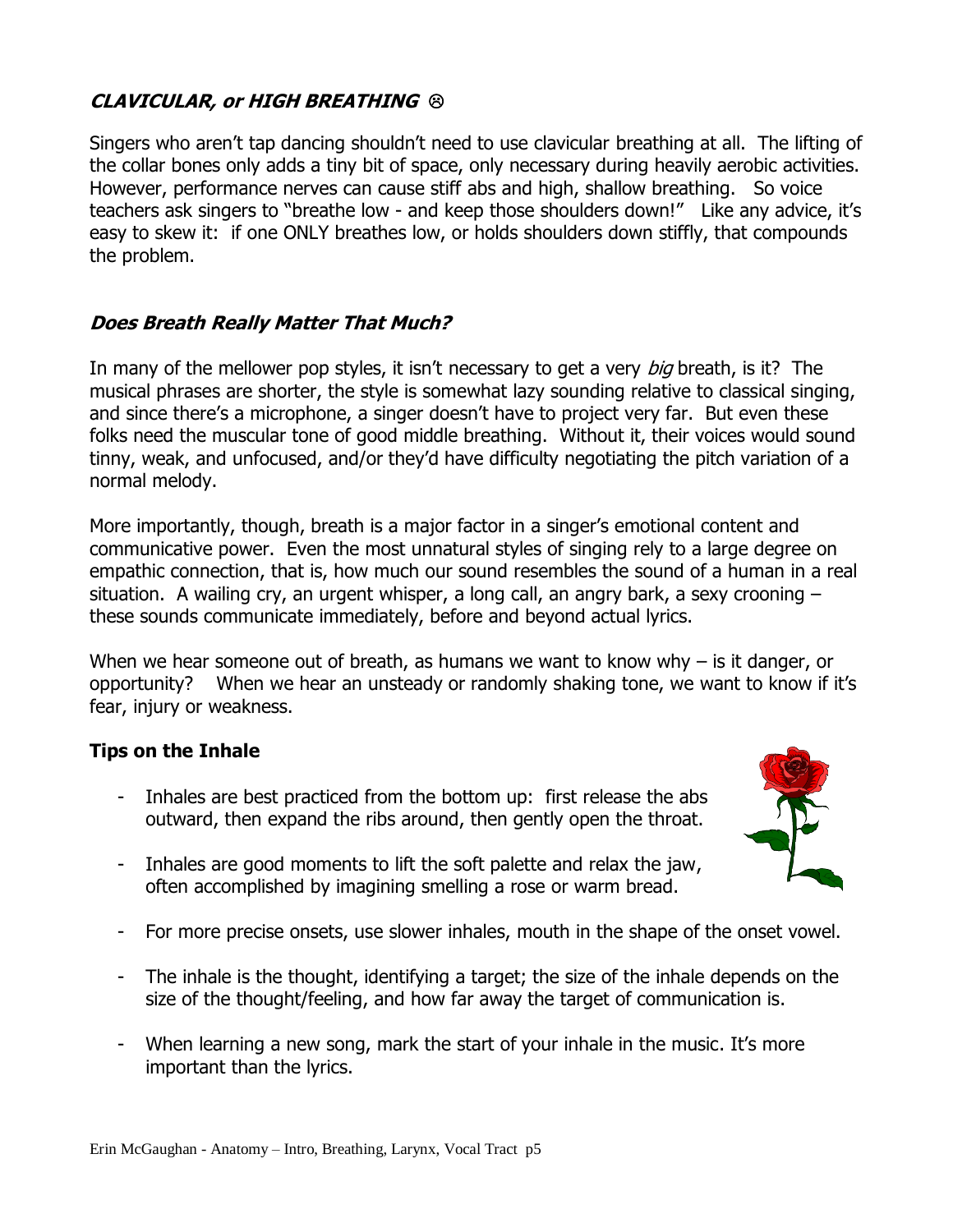# **PUSHING, RELEASING, and CONTROLLING THE EXHALE**

You can assess a singer's breathing efficiency by asking him or her to sing one medium-loud, sustained, mid-range note on any open vowel. A note that is properly supported by breath will be strong, resonant, and on-pitch, from the onset to the finish.

Imagine three breath-mechanism positions:

- 1) Maximum inhale
- 2) Rest position (A theoretical middle position you pass through, on the way to max inhale or max exhale)
- 3) Maximum exhale



1. Max inhale Positive air pressure



2. Rest Zero air pressure



3. Max exhale Negative air pressure

Imagine yourself in a maximum inhale position (1), just about to exhale. There is *positive* air pressure in the lungs, meaning the air is just waiting to get out. If you just **release** your muscles, just let go, the exhale will be fairly strong, for a moment. Then, when your lungs and diaphragm get to middle – rest – position  $(2)$ , the power will fade. The released exhale doesn't last very long. Once there is *zero* air pressure in the lungs, your lungs are like empty balloons.

You could, if you wanted, continue using your abdominal and rib muscles to keep **pushing** out, all the way to maximum exhale (3). This would be like squeezing the balloon flat, or like wringing out a sponge. This is the **releasing+pushing** technique of exhale, but it makes for a very uneven sound, and difficulty controlling pitch.

Rather than just releasing the start of the exhale, experienced singers use the rib and abdominal muscles to **control** the exhale. The abdominal muscles activate from the start of the note, just as they do when you are blowing up a balloon. The rib muscles engage, balancing and coordinating with the abs, to prevent the air from escaping all at once. As they get closer to the middle - rest - position, the musculature continues to **control** the exhale so that it does not slow, as before.

Classical singers rarely push the exhaled sound past the rest position. Pop and jazz singers often move well into the negative pressure position. In both cases, the evenly controlled, strongly supported exhale helps the resonance by making the sound waves more uniform in size and shape. They can then establish better sympathetic vibrations, which the listener hears as a richness of overtones.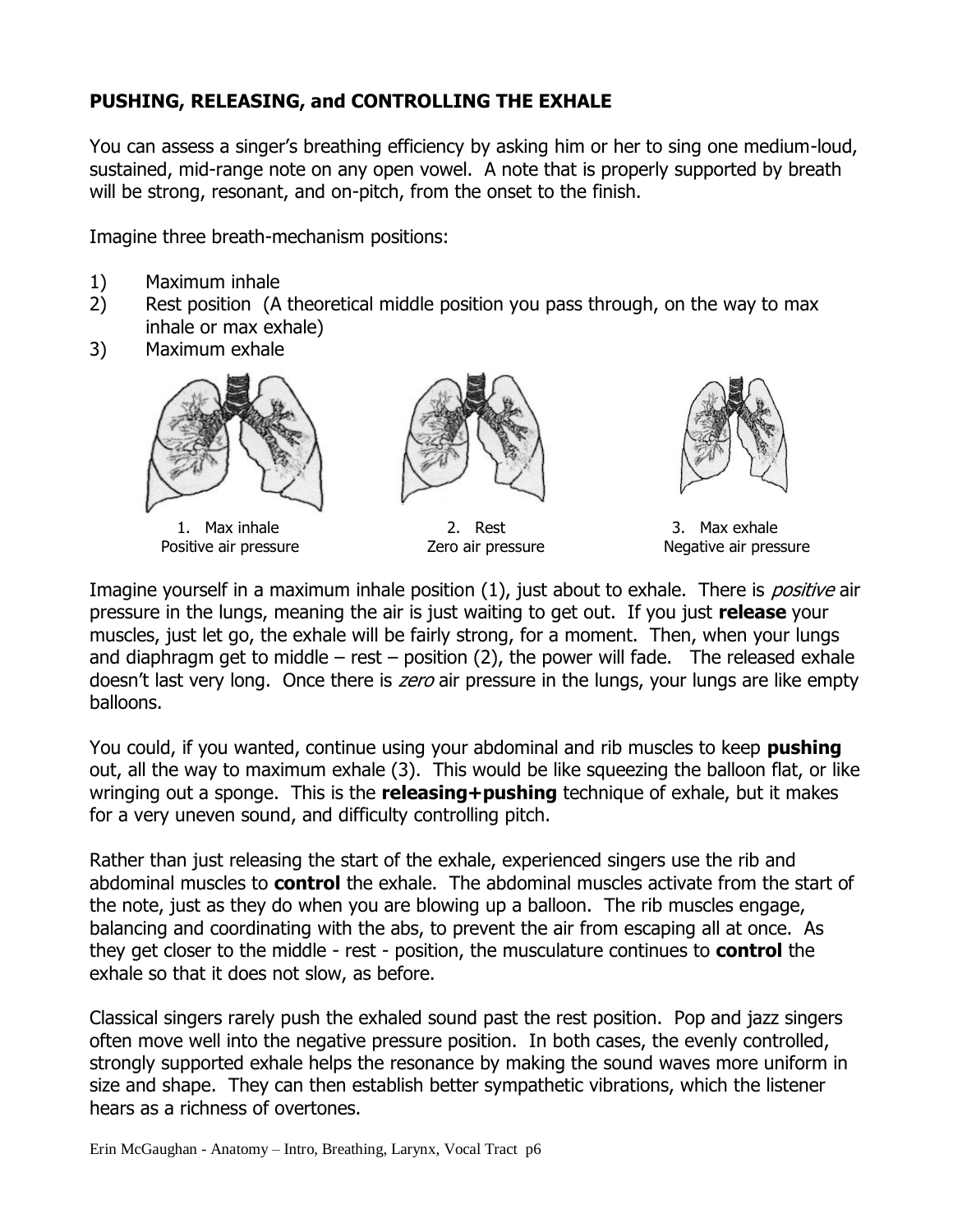## **POSTURE**

Looking at this picture, you can see very quickly that this hunched over position would make it impossible to get a full breath on the inhale, or sustain an even resonant tone on the exhale. And this posture would also constrict fluidity of movement. So, not only would it sound bad, it would look bad, too…. unless you are portraying a character who is down-trodden, in which case this is exactly right and the sound you produce will be very effective.



There is no one perfect posture for singing. Posture is a form of communication itself; it telegraphs status and condition, and can be an important part of character. Many students, in searching for some reliable 'correct' position, may develop a habitual pose or stance that limits their emotional range and accumulates extraneous tension. Beware of excess tension in the legs, buttocks and lower back, as it will prevent the ribs and abs from fully expanding on the inhale.



Here are a few basic rules that most good singers observe:

- 1) Do some kind of physical warm-up.
- 2) Keep your weight from settling on the heels.
- 3) Let your knees bend slightly.
- 4) Keep your pelvis and hips loose.
- 5) If you must sit, then use the chair edge.
- 6) Don't cross legs; keep feet flat on the floor.
- 7) Keep neck long, shoulders relaxed.

Many high-level singers study a body-alignment method called **Alexander Technique**. This technique has proven equally useful for singers, instrumentalist, actors, dancers, and athletes, because it focuses on maintaining optimal coordination of various muscle and structural elements. Typically, Alexander work addresses the habitual tension of the head and neck and their relationship to the spine and the rest of the body during performance. You can find a certified Alexander instructor from NASTAT (North American Society Of [Teachers of Alexander Technique\)](http://www.alexandertech.com/) at or ATI [\(Alexander Technique](http://www.ati-net.com/)  [International\)](http://www.ati-net.com/).



*Frederick .Mathias Alexander*

Some singers resist body work, and even resent other singers who use their bodies as part of the performance, as though it were cheating. It almost is, and absolutely worth it. Audiences are proven over and over to be more swayed by visual stimuli than by aural - even people who swear [they are aural only.](http://www.npr.org/2013/08/20/213551358/how-to-win-that-music-competition-send-a-video) Your body is speaking already, so let it say what you want it to.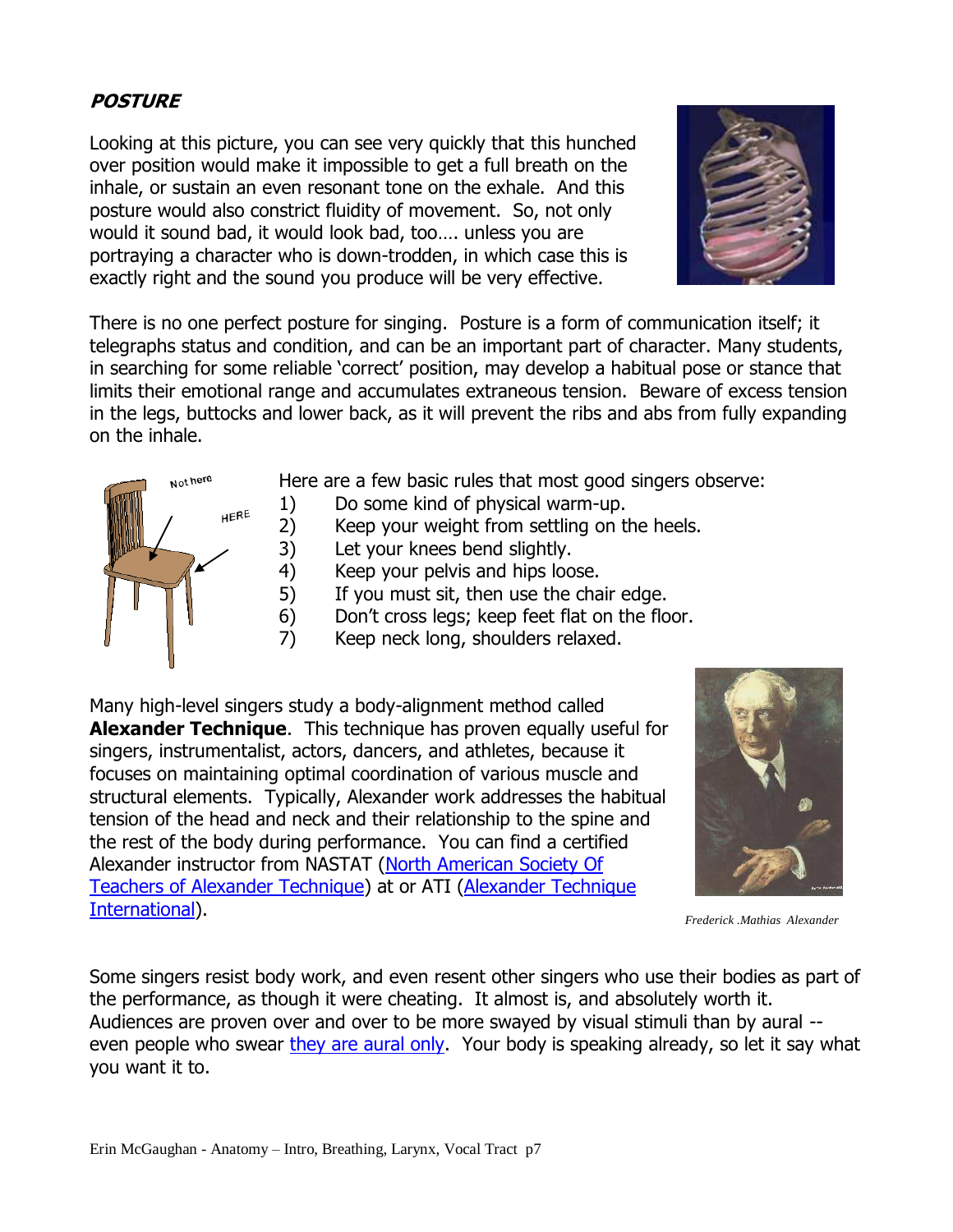## **Common breathing problems**

- 1. **Clavicular breathing** phrases
- 2. **Weak abdominals** abs fail to engage on exhale; sound may be weak in volume, may lack resonance or 'spin', may sound lazy, with pitch difficulty especially in the higher ranges, and weak note releases.
- 3. **Stiff abdominals** inhale is incomplete and shallow; sound can be tinny, lacking in rich overtones. Frequently accompanied by excess tension in spine, pelvis, legs, shoulders, neck, and head.
- 4. **Over-active abs** forced, huffing exhale; onsets are harsh, often off-pitch. Stresses the vocal cords and leads to injury or hoarseness.
- 5. **Withholding the breath** over-engaged ribs literally withhold the exhale; sound may be low volume, lacking in overtones, vibrato and expressive richness, with difficulties with coloratura (rapid pitch movement).
- 6. **Collapsing the breath** ribs fail to engage; sound may be breathy, inconsistent, or may be 'pressed', or squeezed out on the last bit of breath.
- 7. **Extraneous head/neck tension**  may come from poor posture, or from trying to rush the inhale; sound may be thin and uneven, range limited; often with noisy inhales.
- 8. **Late inhales** inhale is incomplete or rushed; onsets lack precision.

**Breathiness of tone** is a 'sometimes' problem. When the vocal cords do not connect fully, the tone is breathy. In very young singers, breathiness is a normal part of development. In mature singers, it may be a stylistic choice (like Enya or Celtic Woman), or it may indicate a problem in balancing the breath energy with the vocal cord engagement. See more about this in the Vocal Cord section below.

When a singer has a successful balance of breath energy with vocal cord energy, he or she is said to have mastered the **appoggio.** It may take many years for even a good natural singer to master the appoggio, so don't be discouraged if it is difficult. Also, appoggio techniques will differ across musical genres and aesthetics, so a master in one style may be a beginner in another.

When you begin, you will need to be extremely conscious of **each** breath. This is appropriate; breath management is an acquired skill that must eventually become habit. It may seem tedious to be so demanding, to really stop yourself EVERY time you sing with lazy breathing, even when the sound you produce isn't that bad. However, the more rigorous you are early on, the faster you'll learn the habit.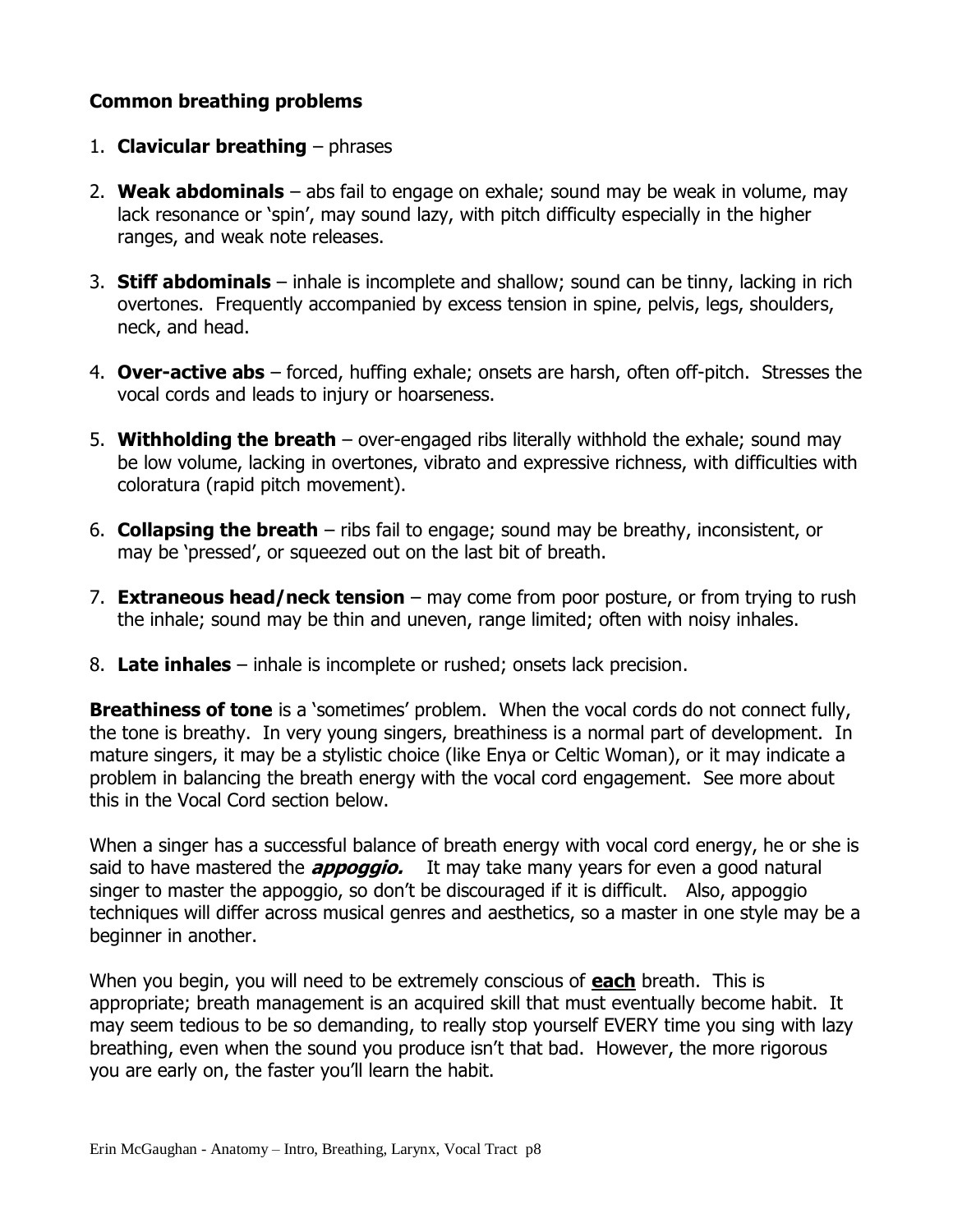

**VOICE BOX**

I view the anatomy of the larynx (aka voice box) like this: you don't have to know about chemistry to build a fire. But you do if you want to be a professional pyrotechnician.

On the following pages, you'll see several anatomical drawings of the larynx, and the text of an excellent article from The Singing Voice website, describing the function of the voicebox during phonation.



Great stuff, very confusing. It's a good idea to become familiar with these concepts, eventually, but don't try to understand the details all at once.

Start instead with a good sense-memory of what it feels like to make sound. Practice now just make a few different noises: hums, coughs, growls, words, sirens, like that. Now, as an exercise, make up a theory about how you think it works. Don't worry if you're wrong; just make a theory that accurately describes how it feels to you.

You can be as specific as you want, or as metaphorical as you want. Maybe it feels like an engine revving up or revving down as you change pitch. Maybe it feels like air is squeezing through various sized holes.

### Why do this?

Because these empirical observations you make are as valuable to you as the real descriptions will be, maybe more so. The truth is, when you sing an A, you don't tell your vocal chords to get long and thin and slap together 440 times every second. I don't know anyone who can do anything 440 times a second, on purpose. But knowing that it happens, and how it happens, can give you respect for the physical complexity of a form of expression that comes very naturally to many people: vocalization.

If you are like most singers, you'll take the greatest degree of interest in the science of singing when you are in trouble. And your focus will be primarily the condition, care, and maintenance of the vocal chords. For a sheet on vocal health and hygiene, go [here.](https://dl.dropboxusercontent.com/u/5513427/DIOS/Vocal%20Health%20update%202015.pdf)

What's a larynx? In the simplest terms: your throat separates into esophagus (for food and drink, to the back) and trachea (for air, to the front). The larynx sits at the gate to the airway. Food and drink shouldn't touch it. The vocal cords themselves are a couple of folds of soft tissue, hung on a couple of ligaments, which are controlled by muscles in the throat.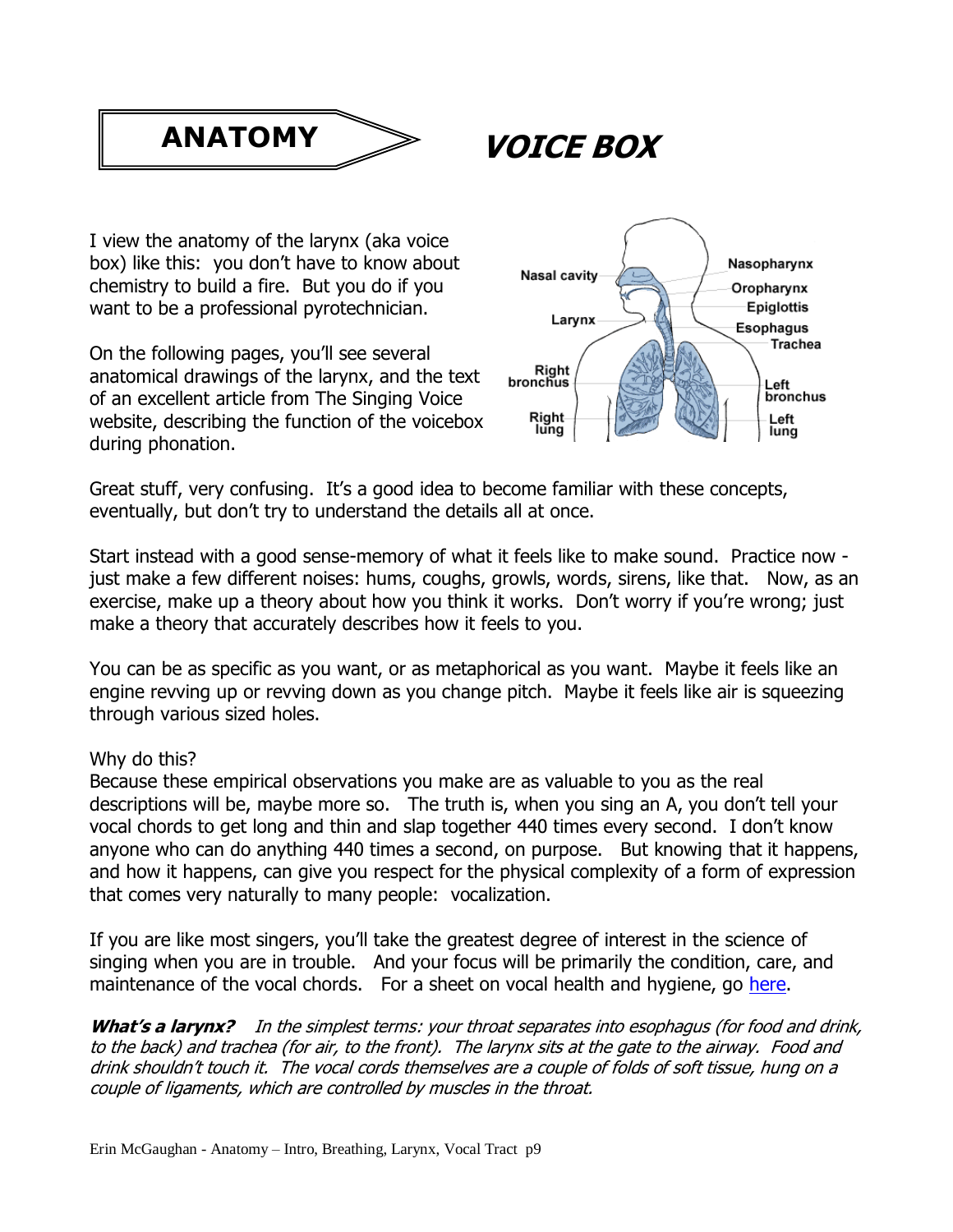Here's a lovely video [anatomy walk-thru,](https://www.youtube.com/watch?v=N6K35fvBjn4) with strobe lights and scoping of healthy and hoarse voices from Dr. Robert Bastian.

And below is a brief description of the actual cords function, from Mark D. Williams of [The Singing Voice:](http://www.singingvoice.net/anatomy.html)



### **Vocal Anatomy -**

The larynx, or voicebox, is composed of two major cartilages, the ring-shaped **cricoid** at the top of the trachea, and the **thyroid**, also known as the Adam's apple. The larynx hangs from a U-shaped bone called the **hyoid bone** to which the base of the tongue is attached.

Located at the back of the thyroid on each side are two sets of "**horns,"** the upper, or superior horns, and the lower, or inferior horns. The upper horns attach to the hyoid bone. The lower horns attach to the cricoid cartilage allowing the thyroid "a rocking articulation."

On the top edge of the cricoid are two small cartilages know as the arytenoids to which are attached the vocal ligaments and the internal muscles of the larynx. These muscles open and close the vocal folds during breathing and phonation and help to adjust dynamics and pitch.

Another cartilage that deserves mention is the **epiglottis**, a leaf-shaped cartilage that is attached to both the thyroid and the arytenoids and serves as a "lid" to the trachea during swallowing. The muscles of the larynx are named for the cartilages to which they attach. The one with which singers are primarily concerned is the **thyroarytenoid** muscle or **vocalis.** The vocalis forms the body of each vocal fold. When it contracts the vocal folds shorten and thicken, thus lowering pitch. In addition to shortening the vocal folds, contraction of the vocalis can also keep the glottis closed longer and increase loudness.

When the **crycothyroid** muscle contracts it causes the thyroid cartilage to rock forward slightly. This in turn causes the vocal folds to stretch and thin, thus raising pitch.

The muscles that close the vocal folds for phonation are the lateral **cricoarytenoids** and the **interarytenoids**. When the lateral **cricoarytenoids** contract, they bring the vocal processes of the **arytenoid** cartilages together closing most of the glottis. For complete closure the **interarytenoids** must also contract to close the posterior portion of the glottis. Failure of the interarytenoids to contract allows air to escape resulting in a breathy tone.

The posterior cricoarytenoid muscle is responsible for opening the vocal folds for inhalation. It acts in opposition to the lateral cricoarytenoids and also can control pitch and loudness by acting as a check on the vocalis and cricothyroid muscles.



Cords separate during breath







The stages of each beat. When singing an A, this happens 440 times every second.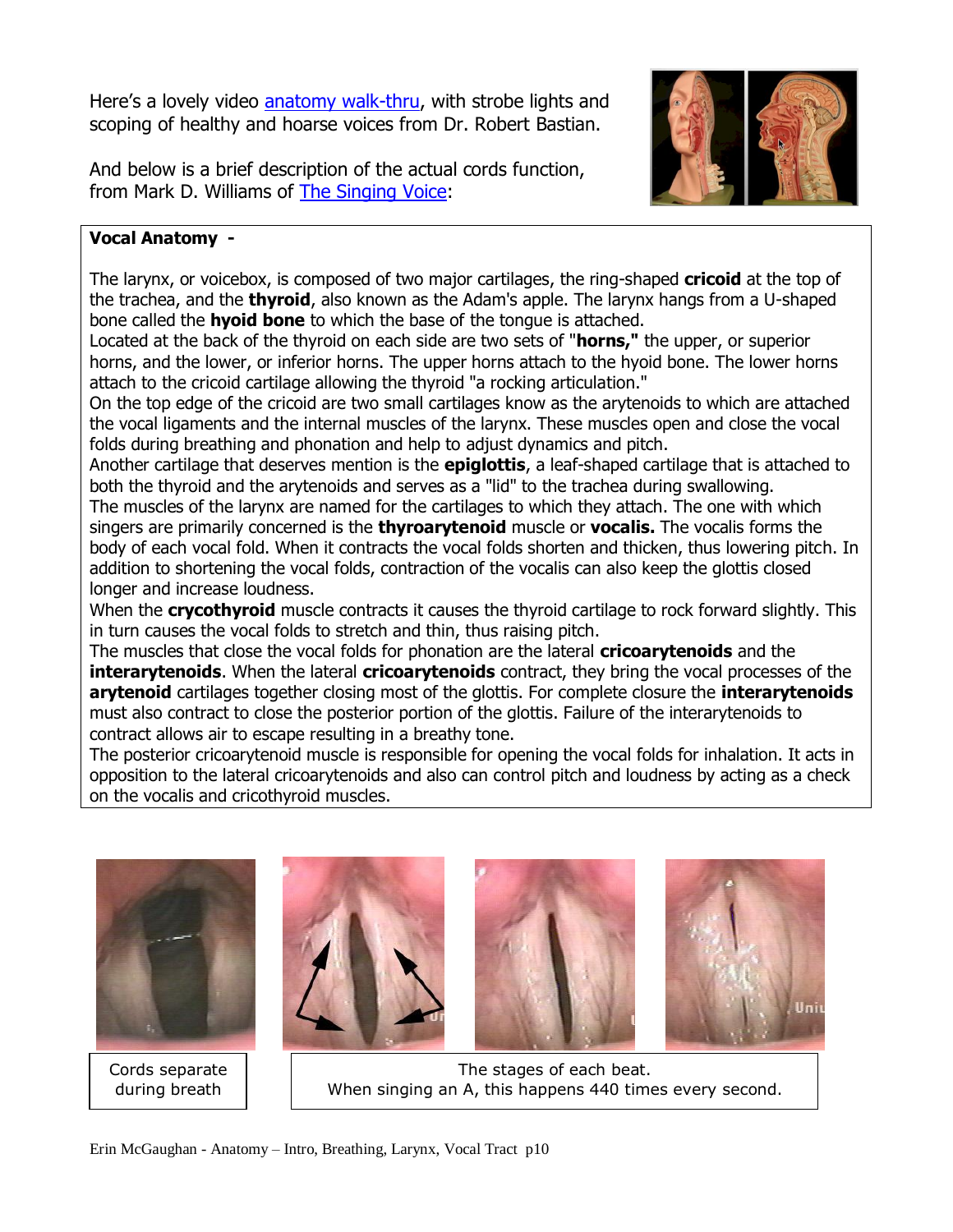On a guitar, the initial vibration of the string depends first on the strength of the actuator the finger that plucks. But then the character of the string's vibration depends on how tight it's strung, how thick the string is and what it's made of – that is – its **shape** and **density**.

The same goes for the vocal cords. The muscles around them can make them shorten and thicken, or lengthen and thin out. They can make them curve, or increase or decrease the pressure of each beat. They can make them touch only on their edges, or make their movement wide. But they must have the movement of *air* to do it.

As an exercise, blow air through your lips, as though you are a horse, or a motor boat. (Bbbbbbbbbb) Now try to do it without breath. It can't be done because the muscles aren't fast enough to do it without riding on the current of air. They need the air to get a bounce. Just like your cords. The air is like the wind in a sail, and unless you can catch that wind, you can't move. Much vocal cord damage is caused by overworking the cords, or parts of the cords, and this is very often linked to breathing problems.

If the cords meet unevenly, they may eventually form bumps. Like calluses, these raised parts become the focus of more pressure, and if unattended, may turn into nodes. The voice becomes habitually hoarse, with loss of control over pitch and tone.



Singers with vocal injuries may need to take a period of silence, or have voice therapy to correct the sound production technique, or have surgery to remove the nodules, with voice therapy afterward to learn how to sing properly so the nodes do not form again. This is risky, since there is no guarantee the singer's original sound quality will return. Singers who've had this type of injury include: Julie Andrews, Elton John, Adele, John Mayer, Keith Urban, Paul Stanley, Steve Tyler, Roger Daltry, Lionel Richie, Denyce Graves, and more.

However, singers who practice scrupulous vocal hygiene, resisting the pressures to over book and overplay, are much less likely to ever need these treatments. See the [vocal hygiene](https://dl.dropboxusercontent.com/u/5513427/DIOS/Vocal%20Health%20update%202015.pdf) handout for more.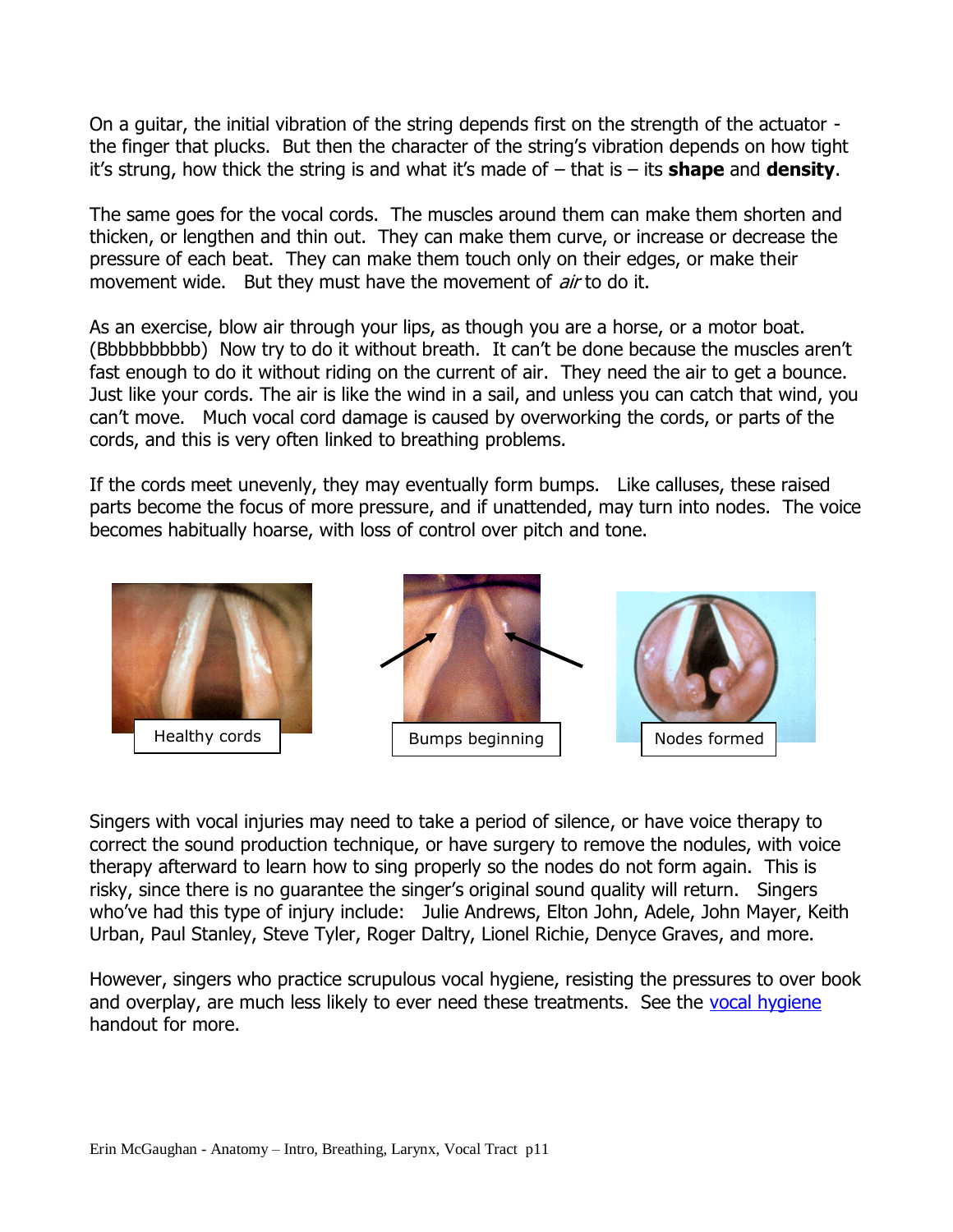

**Vocal Tract**

The vocal tract is the area between the vocal cords and the outside world. If the vibration is the raw ingredient, then the vocal tract is where things get cooking, and as at the best parties, everything happens in the kitchen.





A cone increases the amplitude, (loudness) i.e. Mechanical amplification

Surface reflections create more overlapping waveforms – harmonics - resonance

The vocal tract, like the body of a guitar or the cavities of a horn, determines the shape of the waves that move through it. The shape, texture, density and size of the resonating chamber all work to guide and reflect the initial sound wave, and help or hinder any secondary waves. The vocal tract creates the character, color, and weight of the voice.

The human voice is considered the most versatile musical instrument of all, primarily because of the elasticity of the various cavities you see at left. If a trumpet could reshape itself midway through a note into a trombone shape, or a French horn could soften itself into wood, those instruments might begin to have some of the flexibility of the human voice. Even if you don't feel your voice is doing what you want it to, the potential is there.

## **So Cool**

This video of "Better Man Than He" by a band called Sivo, shows a singer in a magnetic resonance [imaging machine\(MRI\)](https://www.youtube.com/watch?v=_964dqQxQwY). These incredibly complex shifts are managed through several different areas of the brain handling language, motor function, auditory and social awareness.

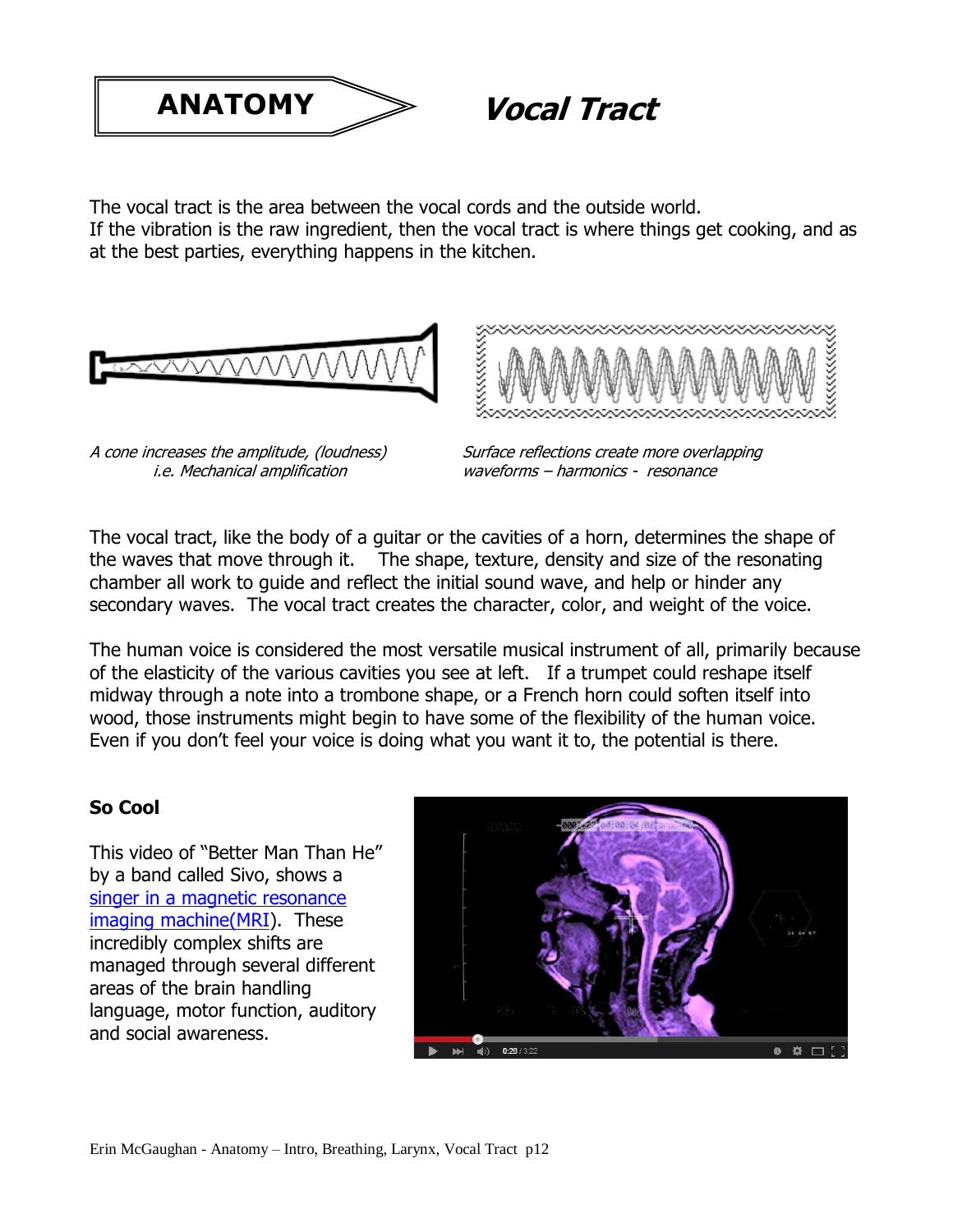## **To Metaphor or Not to Metaphor**

The vocal tract, unlike the larynx, is mostly visible to the student singer using a mirror. Therefore, naming and isolating the various parts of the vocal tract anatomy is somewhat more useful here than for the cords themselves.

For example, a singer should be able to flex and relax his tongue independently from his lips and jaw, and with some practice with a mirror, should be able to drop and lift the soft palate at will.

However, the student singer can't carry a mirror around for every gig, so we need memorable metaphors, too. Metaphors are shorthand for remembering the feeling of correct function, usually because they allow us to access the memory of a familiar natural function, in order to shift shapes in the resonance cavities.



"Like smelling a rose" is a reference to a slow inhale, with a slightly lifted soft palate and relaxed tongue. But saying "smell the rose" or "smell warm bread" is almost always quicker, more effective, more pleasant, and more memorable.

However, for resonance shifts that are faster than either anatomical accuracy or metaphor, students should explore **mimicry** and **acting exercises**. "Raise and stiffen the back of tongue" works a little; but "make a sound like Kermit the Frog" works a lot. If it seems wrong to use pop culture as a basis for resonance training, remember that resonance preferences themselves are in large part culturally defined.

There are some sounds that are perceived similarly across cultures and generations: e.g. a lullaby in 1870's Hawaii is not too unlike a lullaby in NYC today. However, most of vocal taste is time/genre specific. The ideal vocal sounds of 1920's Italian opera bear very little resemblance to the ideal sounds of 1970's Broadway or 2010's pop.